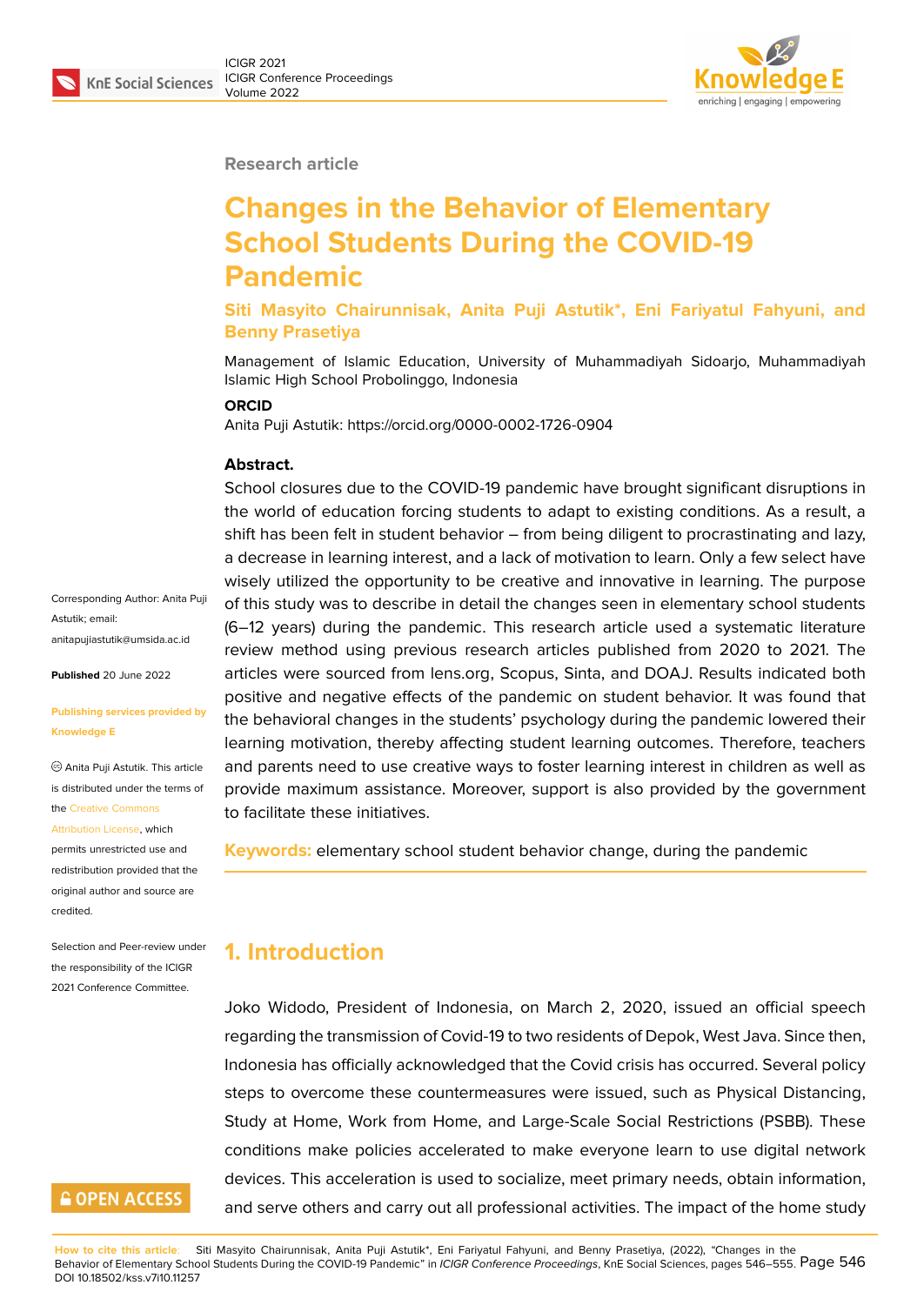policy is an acceleration in the world of education. The acceleration experienced by society is so fast that it brings change during the COVID-19 pandemic.[1].

The Minister of Education and Culture of the Republic of Indonesia, on March 24, 2020, issued Circular Letter Number 4 of 2020 concerning the Implementation of Education Policies During the Emergency Period for the Spread of Cov[id](#page-6-0)-19. The letter describes that the learning process carried out at home using online or distance learning methods is expected to provide a meaningful learning experience for students. [2].

In its development, this pandemic has had a very significant impact on changes in lifestyle or social life patterns. For example, the use of masks is already quite effective and the number of social movements in educating hand washing every or after c[arr](#page-6-1)ying out activities. All of this is done as a form of early prevention of the spread of Covid-19.[3] The pattern of drastic lifestyle changes will, of course, impact a social and economic point of view. Moreover, the heterogeneous character of Indonesian society causes many misperceptions that often occur. The Ministry of Education and Culture becom[es](#page-6-2) a unique and more general point of view in regulating and maintaining the growth of these young people.

Several policies amid this pandemic have had a significant impact on teenagers. [4]. The COVID-19 pandemic that has occurred globally has had the impact of changing learning activities that were initially face-to-face to become entirely at home. These changes make students look for printed and all-digital information so that there i[s a](#page-6-3) change in information-seeking behaviour. [5][6]..

While the conclusions of several studies state that there is a negative impact on student performance of social media, and some studies cannot find this relationship. Several studies have found the benefits [of](#page-6-4) [so](#page-6-5)cial media for the use of social media involved in use of social media. because most of the students prefer to use the platform for social engagement as well as different activities from their studies.[7][8].

The COVID-19 pandemic condition causes parents and children to be in one place simultaneously. This year's covid pandemic creates conditions that change the activities of children and parents. For parents who work outside the home, [th](#page-7-0)[is](#page-7-1) becomes a problem, causing reduced involvement of parents and children in the growth and development of children's independence. [9][10].

The Covid-19 pandemic impacts psychological conditions and changes in human behaviour that cover broader aspects over a more extended period. He also changed the education system in Indonesia. As a r[esu](#page-7-2)[lt,](#page-7-3) teachers and students become familiar with distance learning interactions. [1][10].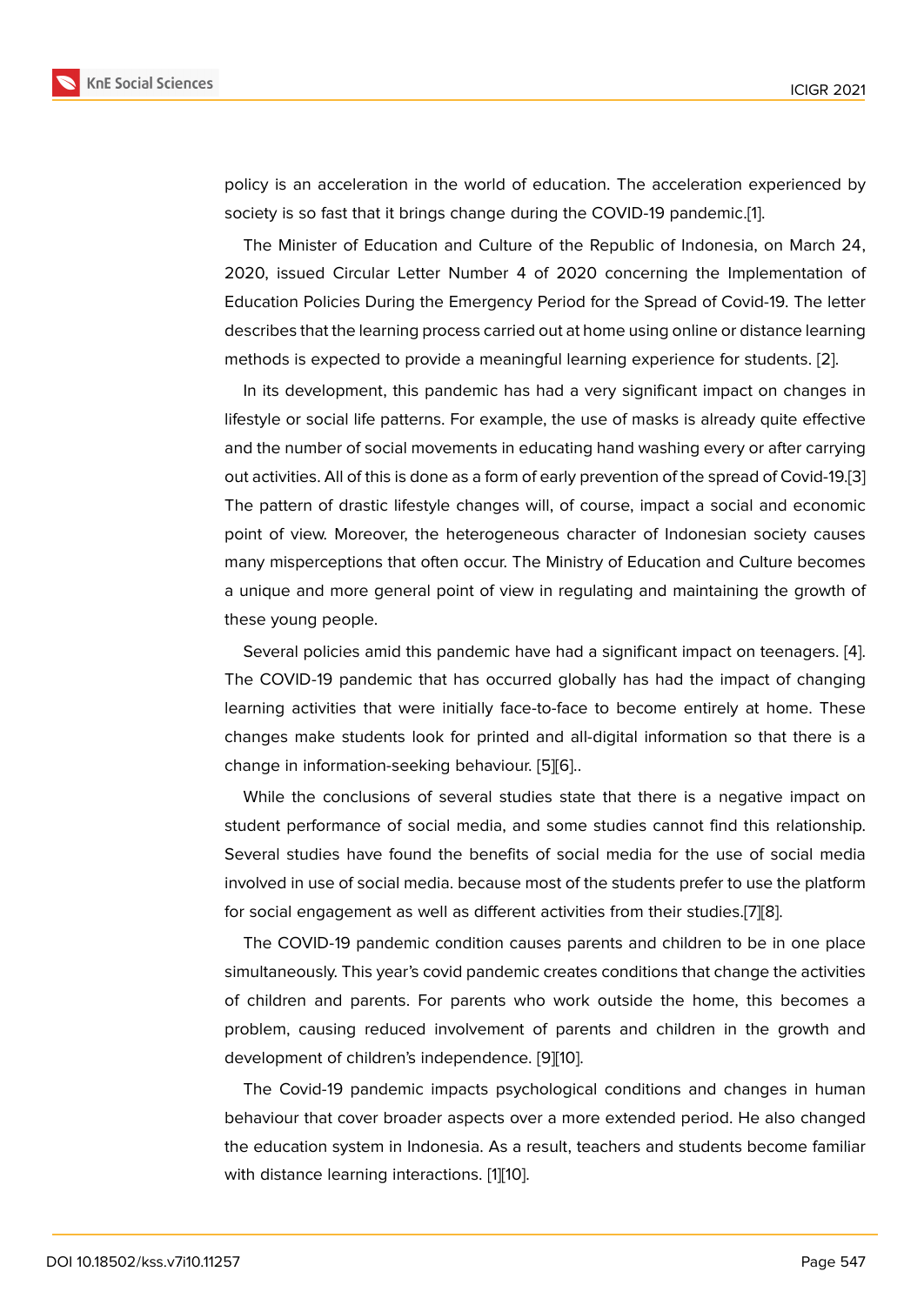These changes have an effect on students' emotional well-being and performance. It has a real impact on everyday life and is one of the most influential aspects of the learning process. The distance learning approach has shifted the learning process. [11].

# **2. Methods**

The Systematic Literature Review Method of national and international accredited journal articles accessed from SINTA, DOAJ, lens.org and Scopus lens.org using keywords can document and review all articles related to online learning applications for the 2019- 2021 period. Then review, evaluate, and interpret all available research. In this kind of method, the researcher reviews and identifies journals in a structured manner, which in each process is as shown in the following figure1 sequence.



**Figure** 1: The Systematic Literature Review Method.

The research methodology includes the following phases:

1. 1. Phase 1 (Identification): found 926 articles by searching the database using the keywords " students, change in behaviour, during the pandemic.".

2. Stage 2 (Screening): through the initial screening, 370 articles were found. Through the first stage, the context is irrelevant and out of scope. The search was more focused, using variations of the keyword "elementary school student, during the pandemic".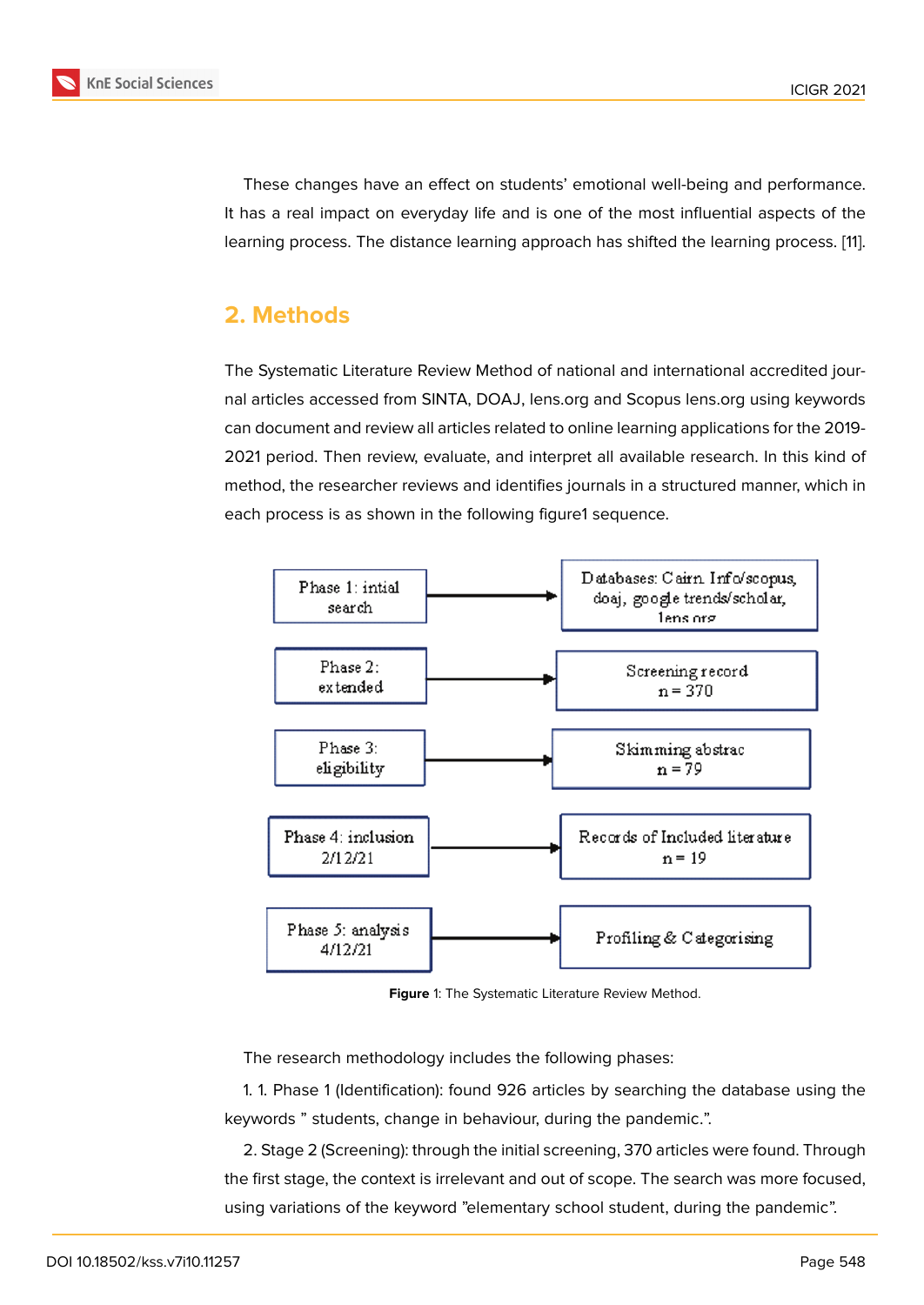3. Stage 3: Results from 97 to 79 articles by analyzing the abstract section of the document. And for relevant studies will be retained.

4. Phase 4: The remaining 19 papers are then recorded in a systematic and structured format. The papers were read, and the weeding process finally removed all of the remaining 19 articles.

5. Phase 5 (Profiling tables): Profiling tables are generated for 19 sources considered relevant to the research topic and stored for detailed analysis.

#### **2.1. Finding and discussion**

The initial process was carried out for a literature review of elementary school students. [12]Further changes in student behaviour during the pandemic. The aim is to find out the causes of changes in students' emotional well-being. [13][14]. In addition, psychological factors during the pandemic during school closures.[2][15]. Based on data from the [sur](#page-7-4)vey results of the Indonesian Child Protection Commission (KPAI) during the online learning pandemic impacts elementary school (SD) st[ud](#page-7-5)[ent](#page-7-6)s. Some of the impacts felt by students include lack of rest, stress, fatigue due t[o t](#page-6-1)[he](#page-7-7) many tasks from teachers, which are supposed to be heavy without interacting directly[16].

During the pandemic, behaviour changes occurred in students due to school closures. These changes can affect students' emotional well-being and student performance. [13]. In addition, learning productivity and the form[atio](#page-7-8)n of student character at the level can be through literacy skills that shape character content.[14] Modifiable factors related to psychological distress and control of preexisting psychological distress were ex[am](#page-7-5)ined. Cognitive and behavioural avoidance were the most consistent predictors of psychological distress during the pandemic. Online social en[gag](#page-7-6)ement and problematic Internet use also pose a greater risk. the behaviour will likely be different during closures [2]. In the implementation of online education, some teachers carry out unsatisfactory educational practices. For example, the teacher provides information but does not use academic skills in conveying information. So that teachers experience difficulties, resul[tin](#page-6-1)g in disrespectful attitudes from students, facilities and infrastructure that do not support online activities, including adequate skills in the IT field. [15]. Research on changes in physical activity and eating behaviour during a pandemic by considering gender or age differences. We have previously presented a previously published study to 279 residents of European countries. (England, Poland and Sp[ain](#page-7-7), Scotland, Portugal, Italy). [17]. Although it hurts students' mental health, there are still many students who continue to practice physical distancing in the hope that conditions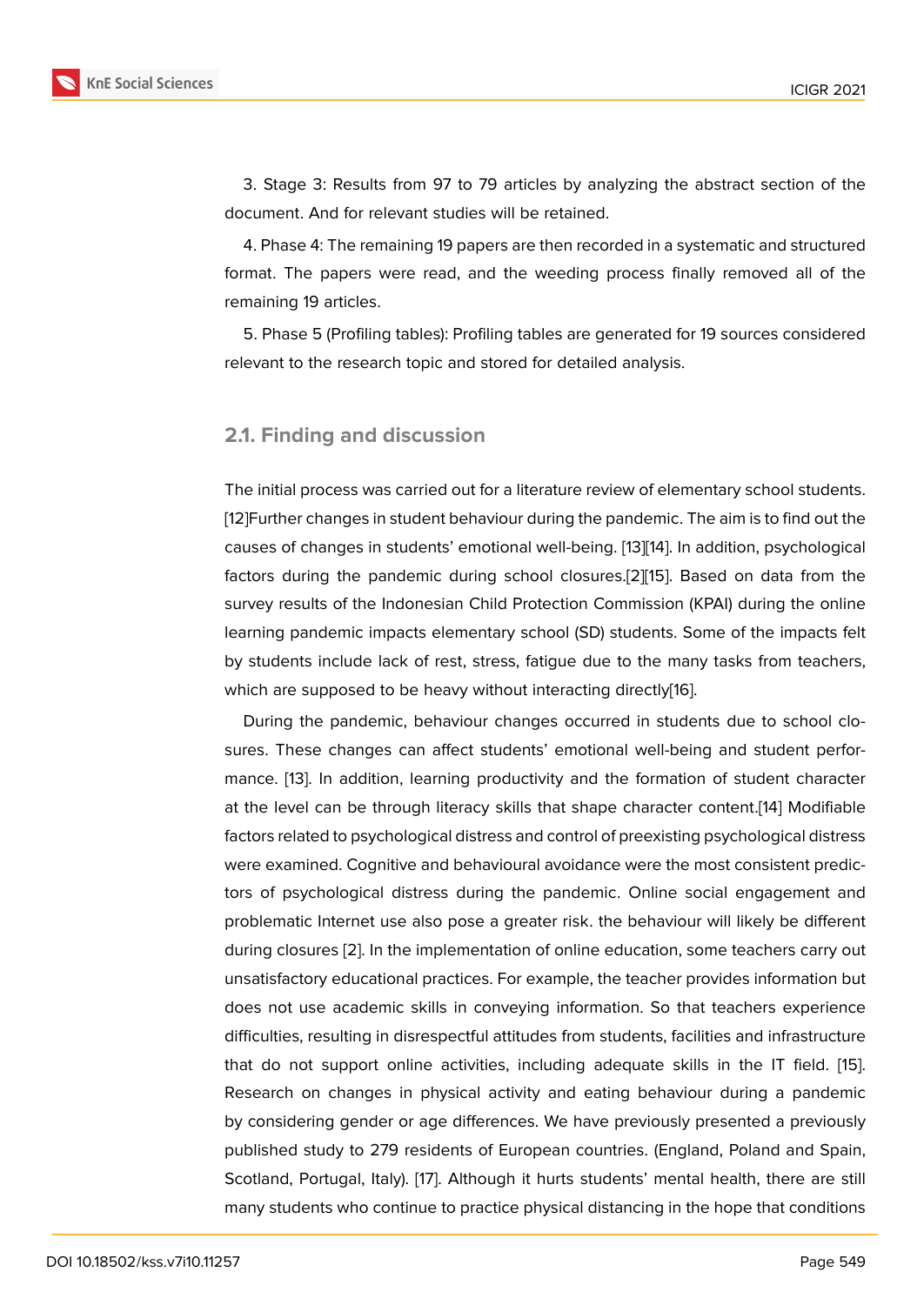will return to normal. 20 students in primary school or the lower cohorts received significantly less information about COVID-19 understanding and also the need for COVID-19 restrictions than students in other groups. Moreover, they are psychologically more easily uneasy, complain, and depend on their parents and family, and cry more easily. [18]

From 19 articles, both international and national, that we obtained from lens.org, DOAJ, Sinta, and Scopus were classified into two groups, namely (1) changes in the behavi[ou](#page-8-0)r of elementary school students (2) during a pandemic..

### **2.2. Changes in the behaviour of elementary school students**

**Changes in the behaviour of elementary school students.** Based on the qualifications above, Changes in the conduct of elementary school students. World-Brazil mental health survey research discusses issues related to the COVID-19 pandemic with indicators such as anxiety, sadness, and social isolation[19][10][20][21][22][23][24].

These seven articles explain that changing conditions during the pandemic have caused anxiety, sadness, and dependence on others, both parents and family.

#### **2.3. During the pandemic.**

**During the pandemic.** According to Bernard, interest is not spontaneous but the result of experience, habits, and participation during study or work. Interest in learning is a psychological aspect that is influenced by student interest in education, both from internal and external factors. [25] Learning motivation consists of two words, namely motivation and learning. Motivation is a change in energy that occurs in individuals characterized by the emergence of feelings and reactions or actions to achieve specific goals. [26]. This pandemi[c n](#page-8-1)ot only increases stress, anxiety, and depression but can also disrupt sleep. During sleep, humans can regulate emotions so that sleep disturbances may have direct consequences on emotional functioning the next day. With the o[nset](#page-8-2) of the COVID-19 pandemic, at least two factors beyond stress have also resulted in the effects of the lockdown and unusual work schedules. [27]. Research shows that isolation from other people for some time can also lead to desynchronization with the outside world. In contrast, others suggest that this isolation leads teens to a new lifestyle where media use is increasingly common, hurting their sl[eep](#page-8-3). Learning motivation can be formed from a conducive classroom atmosphere, which can happen when learning is done offline. At the same time, online learning will make it difficult for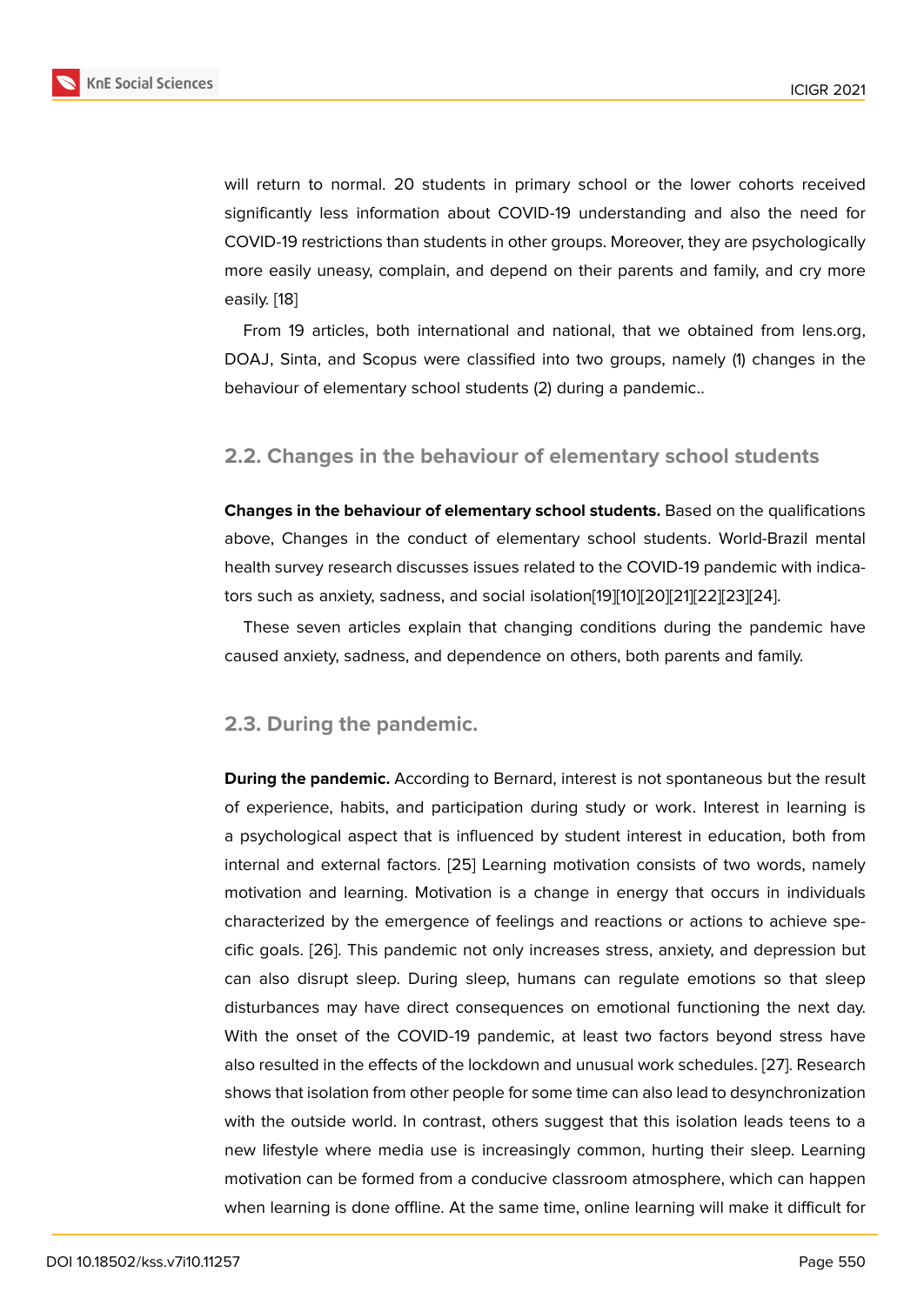

Table 1: Hasil Pencarian Terkait Artikel Changes in Behavior of Elementary School Students during the Pandemic.

| Changes in Behavior of Elementary School Students during the Changes<br><b>Pandemic</b>                                                                                          | <b>Behavior</b><br>Elementary<br>School<br><b>Students</b> | in during the<br>of Pandemic |
|----------------------------------------------------------------------------------------------------------------------------------------------------------------------------------|------------------------------------------------------------|------------------------------|
| Differences in Psychological and Behavioral Changes between Children ✔<br>following School Closure due to COVID-19                                                               |                                                            |                              |
| Psychological Effects on Health Science Students After Implementation of<br>COVID-19 Quarantine and Distance Learning in Saudi Arabia                                            |                                                            |                              |
| The prevalence of behavioral problems among school-aged children in $\checkmark$<br>home quarantine during the COVID-19 pandemic in china                                        |                                                            |                              |
| Perceived changes in lifestyle behaviours and in mental health and $\checkmark$<br>wellbeing of elementary school children during the first COVID-19<br>lockdown in Canada       |                                                            |                              |
| Impact of brain breaks to supporting the physical activity during the covid- V<br>19 pandemic in elementary school                                                               |                                                            |                              |
| Increasing self-regulated learning of elementary school students through<br>the concrete-pictorial-abstract approach during the COVID-19 pandemic                                |                                                            |                              |
| Prevalence and associated factors of anxiety among 538,500 Chinese √<br>students during the outbreak of COVID-19: A web-based cross-sectional<br>study                           |                                                            |                              |
| Increasing self-regulated learning of elementary school students through<br>the concrete-pictorial-abstract approach during the COVID-19 pandemic                                |                                                            |                              |
| Philosophy for children and mindfulness during COVID-19: Results from a √<br>randomized cluster trial and impact on mental health in elementary school<br>students               |                                                            |                              |
| Pengaruh Pembelajaran Online Terhadap Kemandirian Belajar Siswa Kelas V<br>II SD Muhammadiyah 17 Surabaya di Tengah Pandemi Covid-19                                             |                                                            |                              |
| Pengaruh Pembelajaran Online Terhadap Kemandirian Belajar Siswa Kelas<br>Il SD Muhammadiyah 17 Surabaya di Tengah Pandemi Covid-19                                               |                                                            |                              |
| Student's Learning Motivation and Interest; the Effectiveness of Online ✔<br>Learning during COVID-19 Pandemic                                                                   |                                                            |                              |
| The necessity of examining patients' social behavior and teaching<br>behavior change theories: curricular innovations induced by the COVID-19<br>pandemic,                       |                                                            |                              |
| Changes in life situations during the sars-cov-2 virus pandemic and their<br>impact on eating behaviors for residents of europe, australia as well as<br>North and South America |                                                            |                              |
| Increasing self-regulated learning of elementary school students through √<br>the concrete-pictorial-abstract approach during the COVID-19 pandemic                              |                                                            |                              |
| Distance Learning During the Covid-19 Pandemic: Strengthening of<br>Character, Productivity, and Stem Competency                                                                 |                                                            |                              |
| the Impact of Pandemic Isolation on the Process of Education,                                                                                                                    |                                                            |                              |
| Dampak Pandemi Covid-19 Terhadap Dunia Pendidikan                                                                                                                                |                                                            |                              |
| Changes in life situations during the sars-cov-2 virus pandemic and their<br>impact on eating behaviors for residents of europe, australia as well as<br>North and South America |                                                            |                              |

teachers to maintain a learning climate and control students with virtual spaces with limitations. Strong character formation cannot be formed through distance learning.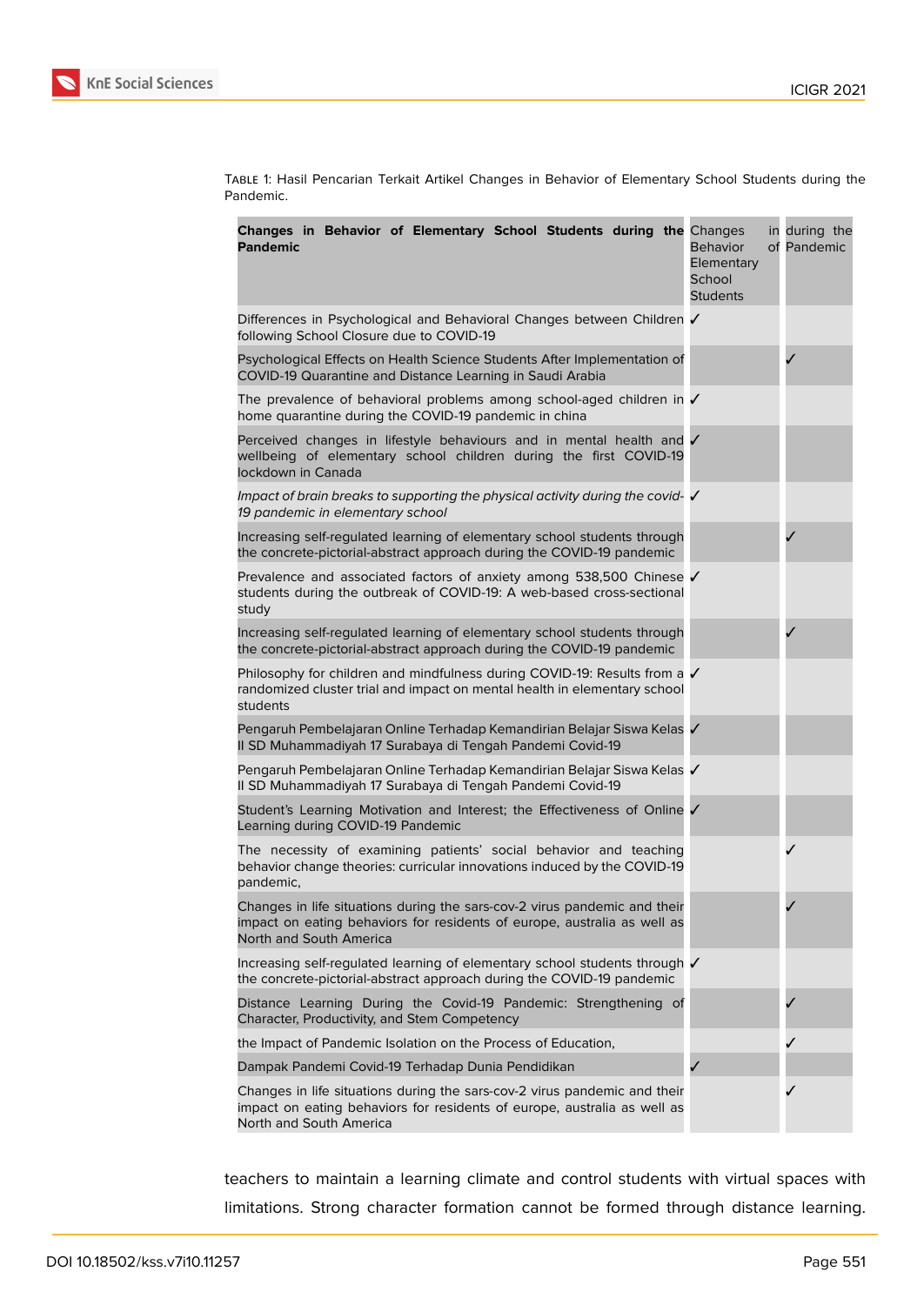This is because the character is created from applying the teacher's personality with the help of communication tools that can be observed directly. These components are the honest character and the teacher's response to authentic learning.[28][29][30].

# **3. Conclusion**

Programs to overcome the psychological impact of students during covid 19 are highly recommended. Certain groups have a high risk of experiencing mental health problems, both individually and without pre-existing psychological pressure, both men and women. The psychological effects of quarantine behaviour during a pandemic vary according to children and adolescents' development. Children in the lower grades of primary school have less knowledge about infections and viruses and thus have more psychological reactions than older children. This causes students' learning motivation to decrease, affecting student learning outcomes.

## **References**

- [1] Fattah RA, Sujono FK. Social presence of ruangguru in social media during Covid-19 pandemic. Jurnal Messenger. 2020;12(2):180-192. https://doi.org/10.26623/themessenger.v12i2.2276
- <span id="page-6-0"></span>[2] Elfrianto E, Dahnial I, Tanjung BN. The competency analysis of principal against teachers in conducting distance learning in Covid-19 pandemic. Jurnal Tarb.iyah 2020;27(1):156–171. https://doi.org/10.30829/tar.v27i1.704
- <span id="page-6-1"></span>[3] Atina A. The effectiveness of using distance learning media in the Covid-19 pandemic at SDN 50 mandau. Jurnal PAJAR (Pendidikan dan Pengajaran). 2020;4:1324–1333.
- <span id="page-6-2"></span>[4] Julian J, Wahyuni F, Zuchriadi A, Ferdyanto F, Tua LM. Pengaruh pamdemi Covid-19 terhadap aspek belajar pada pelajar sekolah menengah atas di dki-Jakarta. Jurnal Muara Sains, Teknology Kedokteran dan Ilmu Kesehatan. 2021;5(1):169-178. https://doi.org/10.24912/jmstkik.v5i1.9445
- <span id="page-6-3"></span>[5] Onojah AO, Onojah AA. Inspiration of technology; Effect of Covid-19 pandemic on education. AIJR Preprints. 2020;120:1–10.
- <span id="page-6-5"></span><span id="page-6-4"></span>[6] Novia P, Khairani D, Kamarusdiana K, Kusmana K, Sururin S, Rosyada D. Information seeking behavior of college students during the pandemic Covid-19: Case study at Bukit Parung Asri Housing. 2021;19.1-5 https://doi.org/10.4108/eai.20-10- 2020.2305153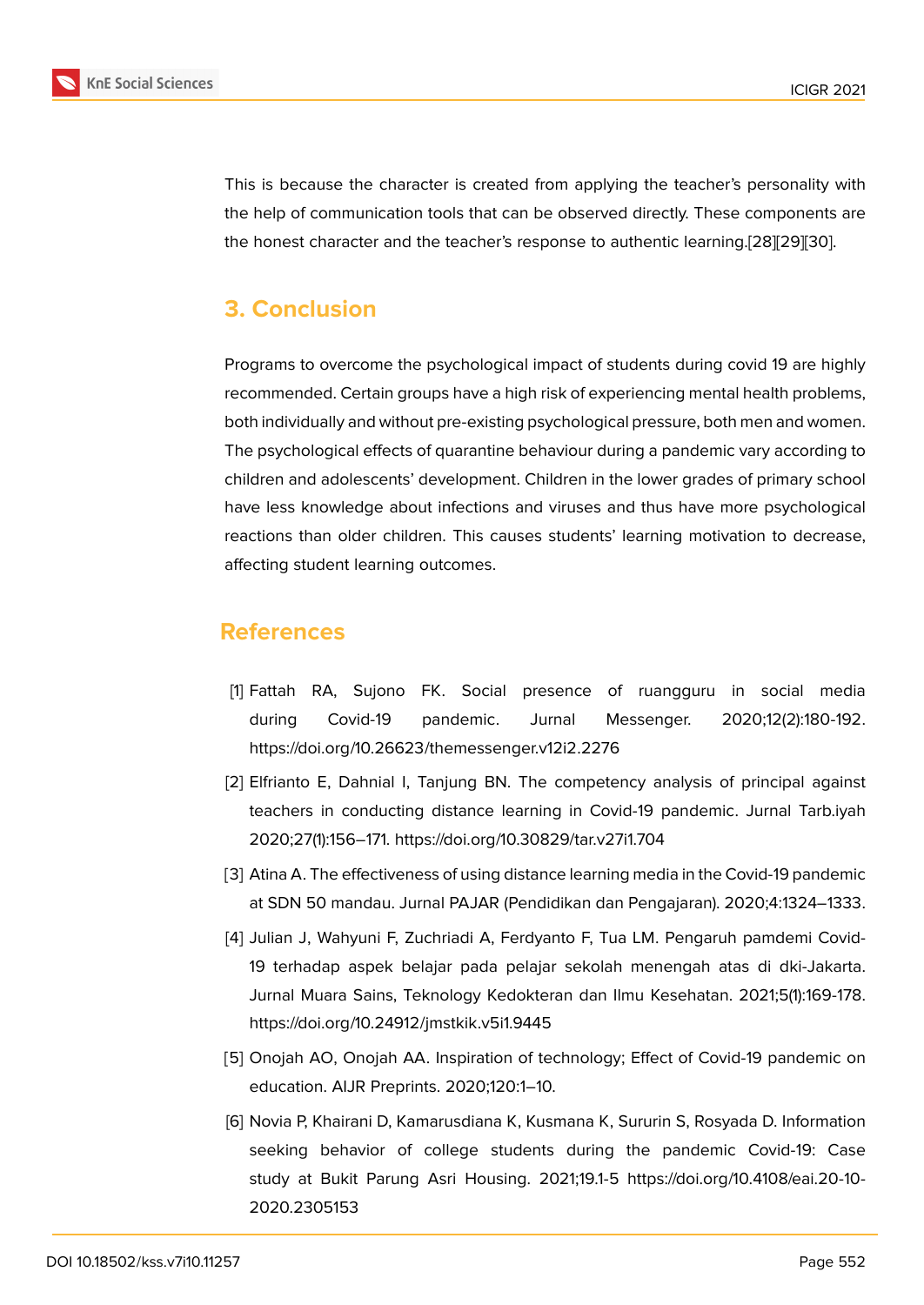

- <span id="page-7-0"></span>[7] Choi MS, Chon I, Lee K, Kang K, Kim J, Bae E. Autism spectrum disorder behavioral implications of the Covid-19 process, and individuals' awareness and reactions to pandemic conditions based on California, USA. Engineering International. 2021;9(1):29–40. https://doi.org/10.18034/ei.v9i1.527
- <span id="page-7-1"></span>[8] Mahajan P. Making It normal for 'new' enrollments: Effect of institutional and pandemic influence on selecting an engineering institution under the Covid-19 pandemic situation. SSRN Electronika Jurnal. 2021:1–37. https://doi.org/10.2139/ssrn.3812233
- <span id="page-7-2"></span>[9] Insani A, Yufiarti, Yetti E. Parental involvement and mothers' employment on children's independence during Covid-19 pandemics. JPUD - Jurnal Pendidikan Usia Dini. 2021;15(1):22–40. https://doi.org/10.21009/jpud.151.02
- <span id="page-7-3"></span>[10] Nakachi K, Kawabe K, Hosokawa R, Yoshino A, Horiuchi F, Ueno S. Differences in psychological and behavioral changes between children following school closure due to Covid-19. Psychiatry Jurnal. 2021;2021:1–6. https://doi.org/10.1155/2021/5567732
- [11] Riberu K, Arifin I, Juharyanto J. Urgensi pendidikan karakter di era revolusi industri 4.0. Simposium Nasional Gagasan Keprofesian bagi Alumni AP, MP, dan MPI dalam Menghadapi Tantangan di Era Global Abad 21. 2021:151–157.
- <span id="page-7-4"></span>[12] Putri HE, Muqodas I, Sasqia AS, Abdulloh A, Yuliyanto A. Increasing self-regulated learning of elementary school students through the concrete-pictorial-abstract approach during the COVID-19 pandemic. Premiere Educandum : Jurnal Pendidikan. Dasar dan Pembelajaran. 2020;10(2):187-195 https://doi.org/10.25273/pe.v10i2.7534
- <span id="page-7-5"></span>[13] Qanash S, Mufthi HN, Alqublan L, et al. Psychological effects on health science students after implementation of Covid-19 quarantine and distance learning in Saudi Arabia. Cureus. 2020;12(11). 1-25 https://doi.org/10.7759/cureus.11767
- <span id="page-7-6"></span>[14] Rochman C, Nasrudin D, Rokayah R, Mulyani S, Pertiwi CSR, Ginanjar G. Distance learning during the Covid-19 pandemic: Strengthening of character, productivity, and stem competency. Jurnal Pena Sains. 2020;7(2):130–140. https://doi.org/10.21107/jps.v7i2.8261
- <span id="page-7-7"></span>[15] Georgieva-Hristozova VL. The impact of pandemic isolation on the process of education. International Journal of Innovative Technologies in Social Science. 2020;6(27):1–4. https://doi.org/10.31435/rsglobal\_ijitss/30092020/7176
- <span id="page-7-8"></span>[16] Siahaan M. Dampak pandemi Covid-19 terhadap dunia pendidikan. Jurnal Kajian Ilmu. 2020;1(1):73–80. https://doi.org/10.31599/jki.v1i1.265
- [17] Górska P, Górna I, Miechowicz I, Przysławski J. Changes in life situations during the sars-cov-2 virus pandemic and their impact on eating behaviors for residents of Europe, Australia as well as North and South America. Nutrients. 2021;13(10):1–14. https://doi.org/10.3390/nu13103570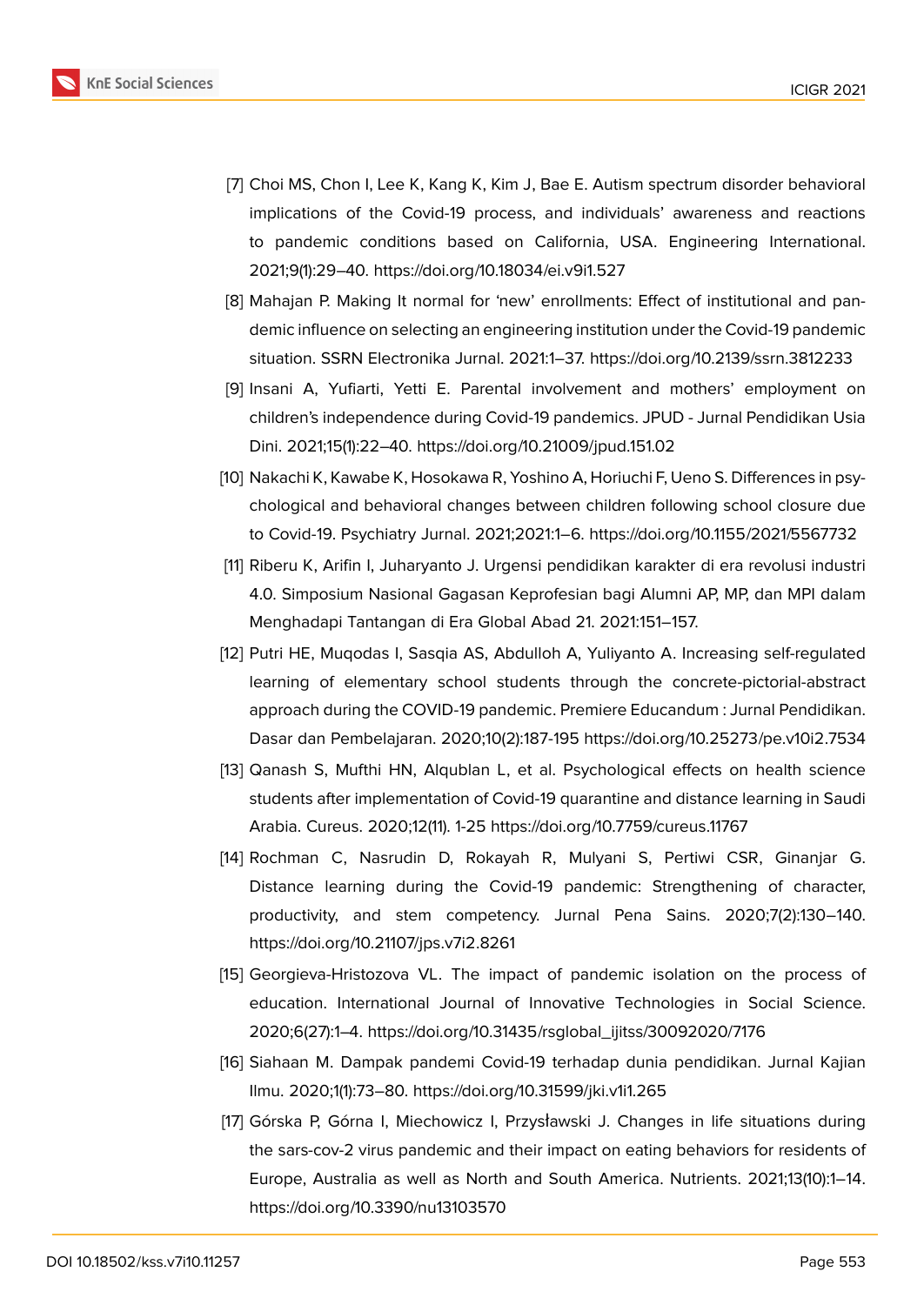

- <span id="page-8-0"></span>[18] McKinley DW, Ghaffarifar S. The necessity of examining patients' social behavior and teaching behavior change theories: Curricular innovations induced by the COVID-19 pandemic. BMC Medical Education. 2021;21(1):150-163. https://doi.org/10.1186/s12909-021-02582-2
- [19] Werneck AO, et al. Physical inactivity and elevated TV-viewing reported changes during the COVID-19 pandemic are associated with mental health: A survey with 43,995 Brazilian adults. Journal of Psychosomatic Research. 2020;140:10–15. https://doi.org/10.1016/j.jpsychores.2020.110292
- [20] Liu Q, et al. The prevalence of behavioral problems among school-aged children in home quarantine during the COVID-19 pandemic in China. Journal of Affective Disorders. 2021;279(Oct):412–416. https://doi.org/10.1016/j.jad.2020.10.008
- [21] Maximova K, Khan MKA, Dabravolskaj J, Maunula L, Ohinmaa A, Veugelers PJ. Perceived changes in lifestyle behaviours and in mental health and wellbeing of elementary school children during the first COVID-19 lockdown in Canada. Public Health. 2022;202:35–42. https://doi.org/10.1016/j.puhe.2021.10.007
- [22] Susilo S, et al. Impact of brain breaks to supporting the physical activity during the Covid-19 pandemic in elementary school. Journal of Physical Education and Sport. 2021;21(4):2312–2317. https://doi.org/10.7752/jpes.2021.s4309
- [23] Wang J, et al. Prevalence and associated factors of anxiety among 538,500 Chinese students during the outbreak of COVID-19: A webbased cross-sectional study. Psychiatry Research. 2021;305(Oct):114251.1-19 https://doi.org/10.1016/j.psychres.2021.114251
- [24] Malboeuf-Hurtubise C, et al. Philosophy for children and mindfulness during COVID-19: Results from a randomized cluster trial and impact on mental health in elementary school students. Progress in Neuro-Psychopharmacology & Biological Psychiatry. 2021;107( Jan). 1-12. https://doi.org/10.1016/j.pnpbp.2021.110260
- <span id="page-8-1"></span>[25] Fajri Z, Baharun H, Muali C, Shofiatun, Farida L, Wahyuningtiyas Y. Student's learning motivation and interest; The effectiveness of online learning during Covid-19 pandemic. Journal of Physics: Conference Series. 2021;1899(1).1-7 https://doi.org/10.1088/1742-6596/1899/1/012178
- <span id="page-8-2"></span>[26] Mustajab M, Baharun H, Fawa'iedah Z. Adapting to teaching and learning during Covid-19: A case of islamic school's initiative of self-regulated learning. Nadwa Jurnal Pendidikan Islam. 2020;14(2):241–264. https://doi.org/10.21580/nw.2020.14.2.6515
- <span id="page-8-3"></span>[27] Cahyani A, Listiana ID, Larasati SPD. Motivasi belajar siswa SMA pada pembelajaran daring di masa pandemi Covid-19. IQ (Ilmu Al-qur'an) Jurnal Pendidikan Islam. 2020;3(1):123–140. https://doi.org/10.37542/iq.v3i01.57